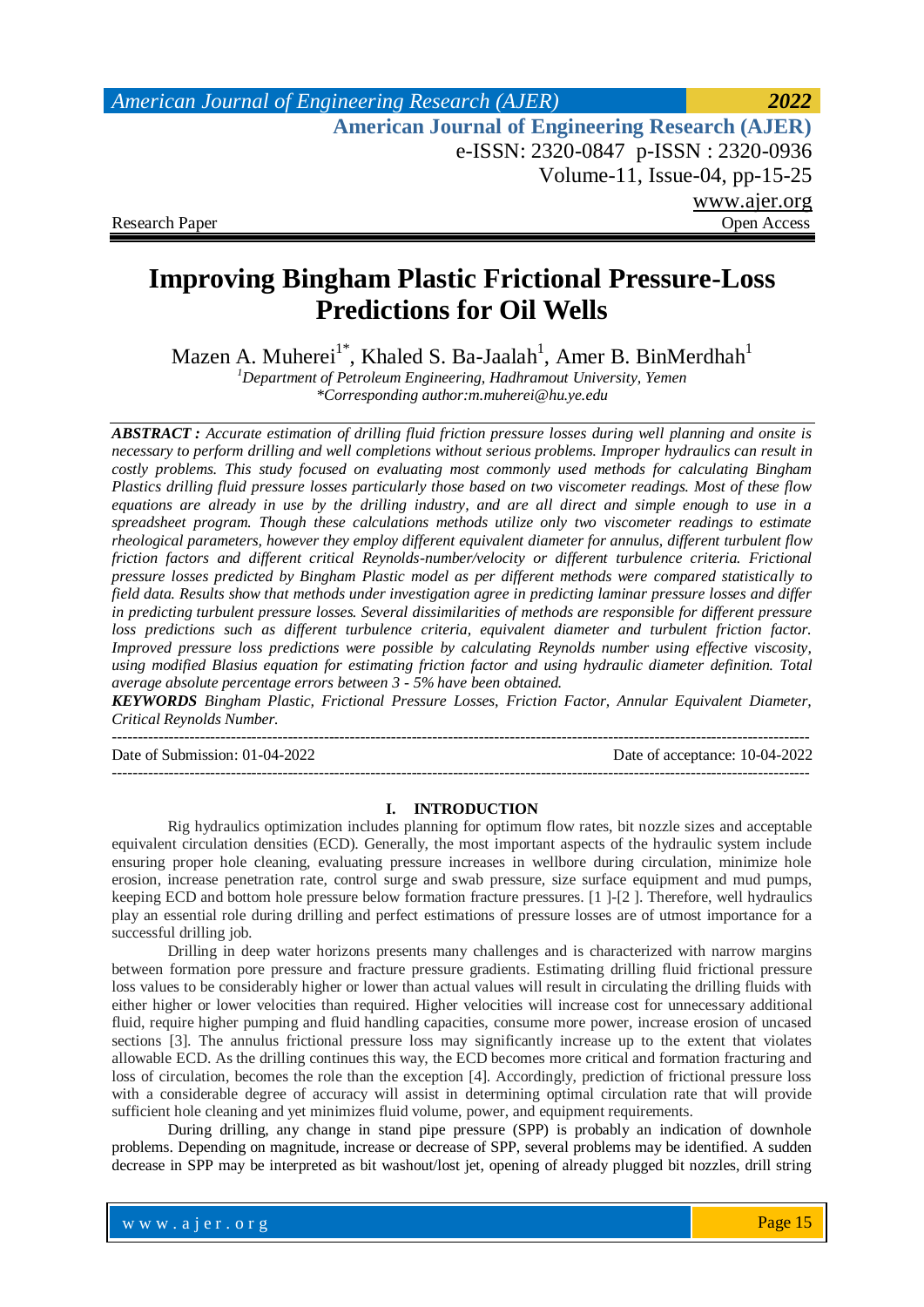washout and twist-off, kick flows and mud loss. Meanwhile, a sudden increase in SPP may be interpreted to be a result of bit nozzles plugging, tight holes, cuttings accumulations [5]-[6].

Wellbore hydraulic optimization involves selecting the proper rheological model that represents the drilling fluid under consideration. Drilling fluids commonly used are non-Newtonian in nature and the friction pressure loss predictive equations are complex and less accurate due to many simplifying assumptions. The most rheological models for the past half-century are Newtonian, Bingham Plastics (BP) and Power Law (PL) model [7].There are several sources of errors in conventional pressure loss calculations which has been discussed by several authors [5] such as ignorance of tool joints in pressure loss calculations, ignoring pipe roughness, assumption about effective viscosity, using different critical Reynolds number, ignoring temperature and pressure effects on mud rheology, ignoring rotation and eccentricity effects, use of different discharge coefficient (Cd) in conventional bit pressure drop equation, ignoring presence of cuttings in annulus and their effect on mud weight found in annulus.

Chowdhury et al. [6] estimated SPP using Newtonian, BP, PL and Herschle-Bulkley models. The rheological constants associated with each of the four models are calculated using regression analysis and the SPP predicted values were compared with measured values. The BP model produces best SPP estimates for all the three flow rates for the drilling conditions considered. BP model have been reported by Rostami [9] to overestimate drilling fluid pressure losses. On the other hand, Ashena et al. [5] reported that BP under-estimates frictional pressure losses. Ashena et al. have improved SPP predictions of BP fluids by applying a coefficient in to its turbulent pressure loss calculations. They argues that this coefficient encompasses the effects of the drillpipe rotation, tool joint, and other effects in estimation of pressure losses.

During annular flow, shear forces will act between the fluid and the outside of the drillpipe and the inside diameter of the wellbore. For concentric annuli, the geometry of conduit can be expressed by the equivalent diameter. Pipe flow equations are extended to annular geometry and the same equations which are used for pipe flow are used for annulus flow by simply replacing the pipe diameter with an equivalent diameter. Several equivalent diameter definitions are proposed in literature, however, two equations are widely used [10]-[11]. The first equation is based upon the definition of hydraulic radius, which is the ratio of the cross sectional area to the wetted perimeter of the flow channel. Based on this definition, the equivalent diameter is equal to four times the hydraulic radius and for concentric annulus it is the difference between the internal diameter of the inner conduit, i.e.  $D_{\text{hvd}} = (D_{\text{h}}-D_{\text{p}})$ . If there is no inner pipe,  $D_{\text{p}} = 0$ , the equivalent hydraulic diameter correctly reduces to the inner diameter of the outer pipe,  $D_h$ . This definition is adopted by major drilling text books [12]-[14]. Bourgoyne et al. [11] argue that the wider use of this definition is probably due to the simplicity of the method rather than a superior accuracy. The second most popular equivalent diameter equation used is the slot flow approximation for annulus [11].

It is widely accepted that in laminar flow shear resistance is dependent solely on the sliding action of layers. However, in turbulent flow the additional shear resistance is dependent on the magnitude of the velocity [13]. Hence, it becomes necessary to use criteria to determine the flow regime. This criterion is simply depends on the critical Reynolds number. The Reynolds number is dimensionless and is found by multiplying the mud density, velocity, and hydraulic diameter and dividing by the effective viscosity. However, there is a discrepancy in researcher's opinion on the values of the critical Reynolds number that should be considered to delineate the threshold between laminar and turbulent regimes. Some researchers, considered the value of 2000 as the critical Reynolds number [14]. Similarly, others consider a critical Reynolds number of 2100 [11]. On the other hand, Moore and Rabia [12]-[13] used a critical Reynolds number of 3000.

In this paper, in depth investigation has been researched on Bingham Plastic frictional pressure loss calculations methods. Investigations include the effect of using different critical Reynolds number, the effect of using different equivalent annulus diameters and different friction factor in turbulent flow pressure loss estimation. For validation, we make use of data published by Ashena et al. [5]. The frictional pressure loss were calculated using different methods for Bingham Plastic model. The methods described by Moore [12], Rabia [13] Adams [14], Bourgoyne et al. [11], and Carden et al. [15] are considered.

### **II. PRESSURE LOSS PREDICTIVE EQUATIONS**

Different equations for calculating pressure losses are customary used in literature. Several assumptions were made when developing these flow equations. These assumptions are: (1) the drillstring is placed concentrically in the casing or open hole –ignoring eccentricity; (2) the drillstring is not being rotated – ignoring effect of pipe rotation; (3) sections of open hole are circular in shape and of known diameter – ignoring hole erosions; (4) the drilling fluid is incompressible; (5) the flow is isothermal – ignoring effect of temperature on fluid rheology; (6) the annulus is treated as a rectangular slot. Based on different rheological models, expressions to calculate average velocity, Reynolds number and pressure drops, both in circular and annular sections, has been developed. Those expressions have been obtained solving simultaneously the equations of momentum and mass conservation [16].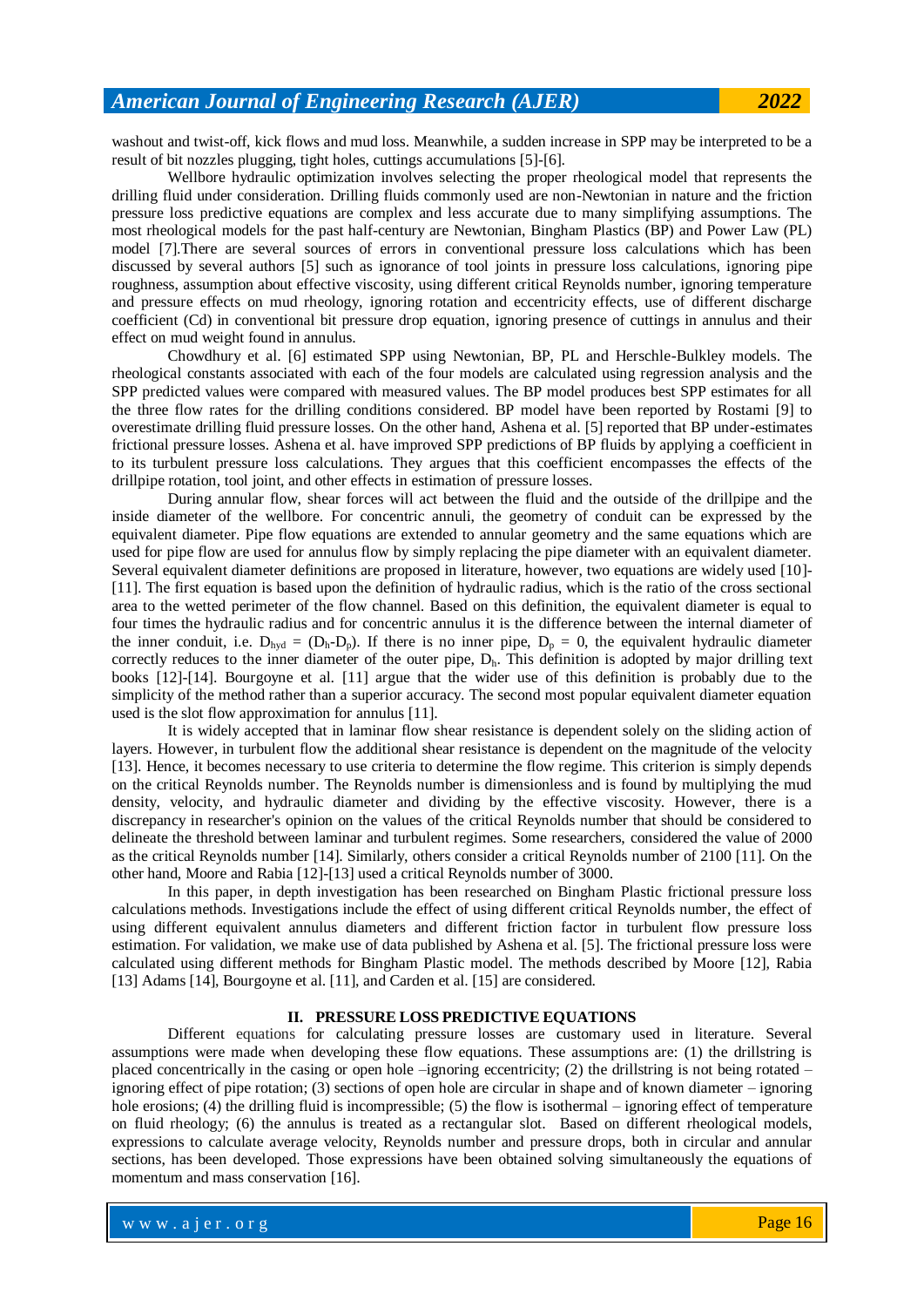## **Fluid Rheology**

Rheology is defined as the study of the deformation and flow of matter. From a rheological perspective, drilling fluids are thixotropic (time-dependent) as well as temperature and pressure dependent [4]. There are many publications in the literature that deal with the flow of non-Newtonian drilling fluids in pipes. The Bingham Plastic, BP, [17] is often used for non-Newtonian fluid pipe hydraulic calculation because of its simplicity and good description of rheology of bentonite drilling fluid. In conventional drilling, BP drilling fluids behavior is defined with only two points of the rheological relation ( $R_{600}$  and  $R_{300}$ ). The BP widely used in the drilling fluid industry to describe characteristics of many types of drilling fluids. Fluids obeying this model exhibit a linear shear-stress/shear-rate behavior after an initial shear stress threshold has been exceeded "YP". A rheogram of BP model on rectilinear coordinates is a straight line that intersects the zero shear-rate axis at a shear-stress greater than zero (YP). Equation 1 describes the BP model. The term "YP" is the yield point which is the threshold stress (intercept) and "PV" is the plastic viscosity demonstrated by the slope of the line. The model deviates from a Newtonian model by the YP term. When YP equal to zero the model reverts back to the Newtonian model.

$$
\tau = \text{YP} + \text{PV}(\gamma) \quad \dots \text{Eq. (1)}
$$

To calculate BP "PV" and "YP", a mud's Fann 35 VG meter dial readings and corresponding revolutions per minute are required. Two data pairs are required for a solution. Generally,  $R_{600}/R_{300}$ , are in common use. Equations 2 and 3 are general equations for determining the BP plastic viscosity and yield point, respectively.

*PV*, 
$$
cP = \frac{300(R_{600} - R_{300})}{(600 - 300)}
$$
 ......*Eq*. (2)  
 $YP = R_{300} - \frac{300(R_{600} - R_{300})}{(600 - 300)}$  .....*Eq*. (3)

#### **Frictional Pressure Losses**

The drilling fluids are circulated during operations starting from mud suction tanks and ending to them. During which they passes through three distinct phases: (1) entering the surface connections and down the drillstring; (2) exiting the drillstring through the bit and entering the annulus; (3) climbing up the annulus to arrive the surface tanks. During this trip frictional pressure losses are resulted. These are the losses in pressure during flow, as a result of contact between the drilling fluid and the walls of the flow conduit. A boundary layer is formed along the surface of a flow conduit carrying the fluid. The viscous property of the fluid creates a variation in the flow velocity normal to the direction of flow representing a loss in momentum and a resistance to flow. The associated pressure loss is directly proportional to the length of the flow conduit, the density, and the square of the fluid velocity, and is inversely proportional to the conduit diameter [18]. For Newtonian fluids, equation (4) shows the pressure loss inside a conduit of diameter D and length  $\Delta L$  and in case of non circular flow conduit, the diameter is replaced by the equivalent diameter (Eq. 5 and 6) and thus the frictional pressure will be expressed as in equation (7). However, drilling fluids are non-Newtonian in nature. Thus, the corresponding pressure loss equations are derived using rheological parameters pertinent to the model under consideration. Bingham Plastic (BP) rheological models is used in this study.

 ………………. Eq. (4)

$$
D_{hyd} = \frac{4 A_{ann}}{P_{wet}} = 4 \frac{\frac{\pi}{d} (D_h^2 - D_p^2)}{\pi (D_h + D_p)} = D_h - D_p \dots
$$
 Eq. (5)

$$
D_{slot} = 0.816(D_h - D_p) \ \ldots \ldots \text{Eq. (6)}
$$

 ………………. Eq. (7)

*Where: ρ is the fluid density, v is the fluid velocity, f is the fanning friction factor, Aann is the cross sectional area of the annulus; Pwet is the wetted perimeter of the annulus; D<sup>h</sup> is the inner diameter of the wellbore; D<sup>p</sup> is the outer diameter of the drillpipe.*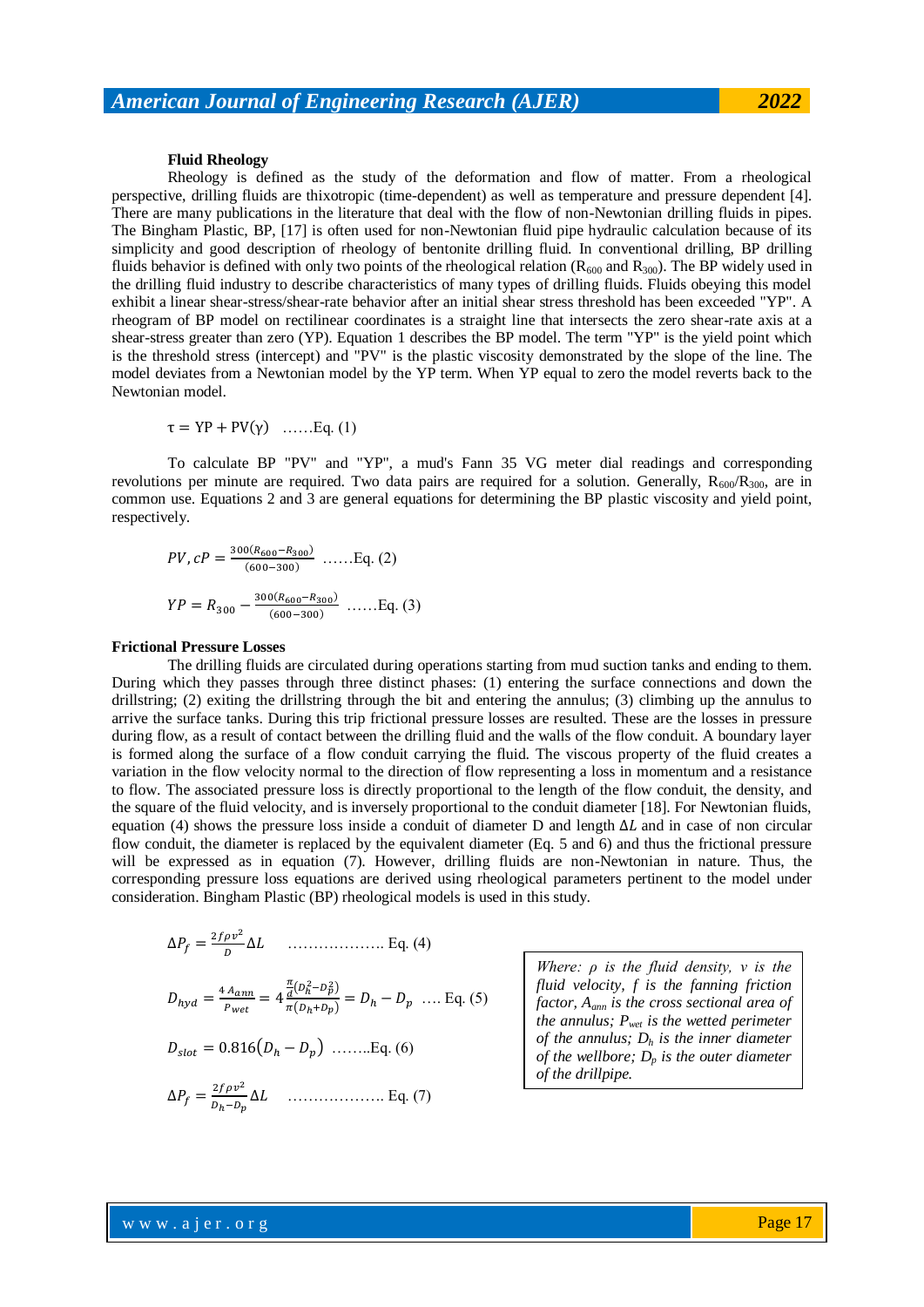Laminar flow of a drilling fluid, when using the BP model, can be described by equation (8) for pipe flow. Equation (9) is used for annulus flow which has been derived with a slot flow approximation of the annulus. Laminar flow equations of BP model are robust and well accepted by industry and adopted in many text books [11]-[15][19]-[20]. However, equations are sometimes presented in different units. Moore [12], Rabia [13], Carden et al. [15] and Hossain & Al-Mejed [20] expressed fluid velocity in foot per minute while Adams [14], Bourgoyne et al. [11], and Guo & Li [19] expressed velocity in feet per second. For turbulent pipe flow of BP equations (10 -13) are normally used. Equations  $(14 - 17)$  are used for turbulent annular flow. These are empirical equations and are slightly different because they used different relationships between friction factor and Reynolds number. Moore [12] used a different linear relationship between the friction factor and the Reynolds number  $(f = 0.046/Re^{0.2})$  than those used by Adams [14]  $(f = 0.0791/Re^{0.25})$  and Rabia [13]  $(f = 0.0791/Re^{0.25})$ 0.057/Re<sup>0.2</sup>). Similarly, Carden et al. [15] used different linear relationships ( $f = 0.058$ /Re<sup>0.22</sup>). Bourgoyne et al. [11] provide an alternative method for calculating pressure losses of BP fluids during turbulent pipe flow by using fanning equation of Newtonian fluids (Eq. 4) and modified for annular flow by using the slot diameter definition (Eq. 6). Equations (18  $\&$  19) are the field-units version of the Fanning equation for pipe and annular flow, respectively. The friction factor in these equations are determined using the Colebrook [21] function for smooth pipes (Eq. 20) or one of the simplified explicit alternatives (Eq.  $21 -$ Moody [22]; Eq.  $22 -$ Chen [23]). The Reynolds number (Eq. 23) is calculated by using an apparent viscosity (Eq. 24) and compared to a critical Reynolds number of 2100 and used for the estimation of the friction factor. Hank's [24] Hedstrom number (Eq. 25) can be used as an alternative turbulence criteria for BP fluids from which a critical Reynolds number is identified (Eq. 26-27). This Reynolds number is then compared to a Reynolds number that is calculated using the BP plastic viscosity (Eq. 28).

$$
\Delta P_p(All - BP) = L \left[ \frac{PV \times V}{1500D^2} + \frac{YP}{225D} \right] \dots Eq. (8)
$$
\n
$$
\Delta P_{ann}(All - BP) = L \left[ \frac{PV \times V}{1000(D_h - D_p)^2} + \frac{YP}{200(D_h - D_p)} \right] \dots Eq. (9)
$$
\n
$$
\Delta P_p[Moore] = \frac{7.7 \times 10^{-5} \rho^{0.8} Q^{1.8} PV^{0.2} L}{D^{4.8}} \dots Eq. (10)
$$
\n
$$
\Delta P_p[Rabia/HAA] = \frac{8.91 \times 10^{-5} \rho^{0.8} Q^{1.8} PV^{0.2} L}{D^{4.8}} \dots Eq. (11)
$$
\n
$$
\Delta P_p[Rabia/HAA] = \frac{\frac{8.91 \times 10^{-5} \rho^{0.8} Q^{1.8} PV^{0.2} L}{1800D^{1.25}} \dots Eq. (12)
$$
\n
$$
\Delta P_p[Carden et al] = \frac{7.86 \times 10^{-5} \rho^{0.78} Q^{1.78} PV^{0.2} L}{D^{4.8}} \dots Eq. (13)
$$
\n
$$
\Delta P_{ann}[Moore] = \frac{7.7 \times 10^{-5} \rho^{0.8} Q^{1.8} PV^{0.2} L}{(D_h - D_p)^3 (D_h + D_p)^{1.8}} \dots Eq. (14)
$$
\n
$$
\Delta P_{ann}[Rabia/HAA] = \frac{8.91 \times 10^{-5} \rho^{0.8} Q^{1.8} PV^{0.2} L}{(D_h - D_p)^3 (D_h + D_p)^{1.8}} \dots Eq. (15)
$$
\n
$$
\Delta P_{ann}[A/B/G&L] = \frac{\rho^{0.75} V^{1.75} PV^{0.25} L}{1396 (D_h - D_p)^{1.25}} \dots Eq. (16)
$$
\n
$$
\Delta P_{ann}[Carden et al] = \frac{7.86 \times 10^{-5} \rho^{0.78} Q^{1.78} PV^{0.22} L}{(D_h - D_p)^3 (D_h + D_p)^{1.78}} \dots Eq. (17)
$$
\n
$$
\Delta P_f = \frac{f \rho v^
$$

*Where:*  $\Delta P_p$  *in psi; L in feet; PV in cp; V in ft/s; Q in gal/min; YP in lb/100ft<sup>2</sup> ; D in inches*; *ρ in lb/gal;"A" for Adams; "B" for Bourgoyne et al.; "G&L" for Guo and Li; "H&A" for Hossain and* 

*Al-Mejed.*

www.ajer.org

 $\overline{\mathbf{c}}$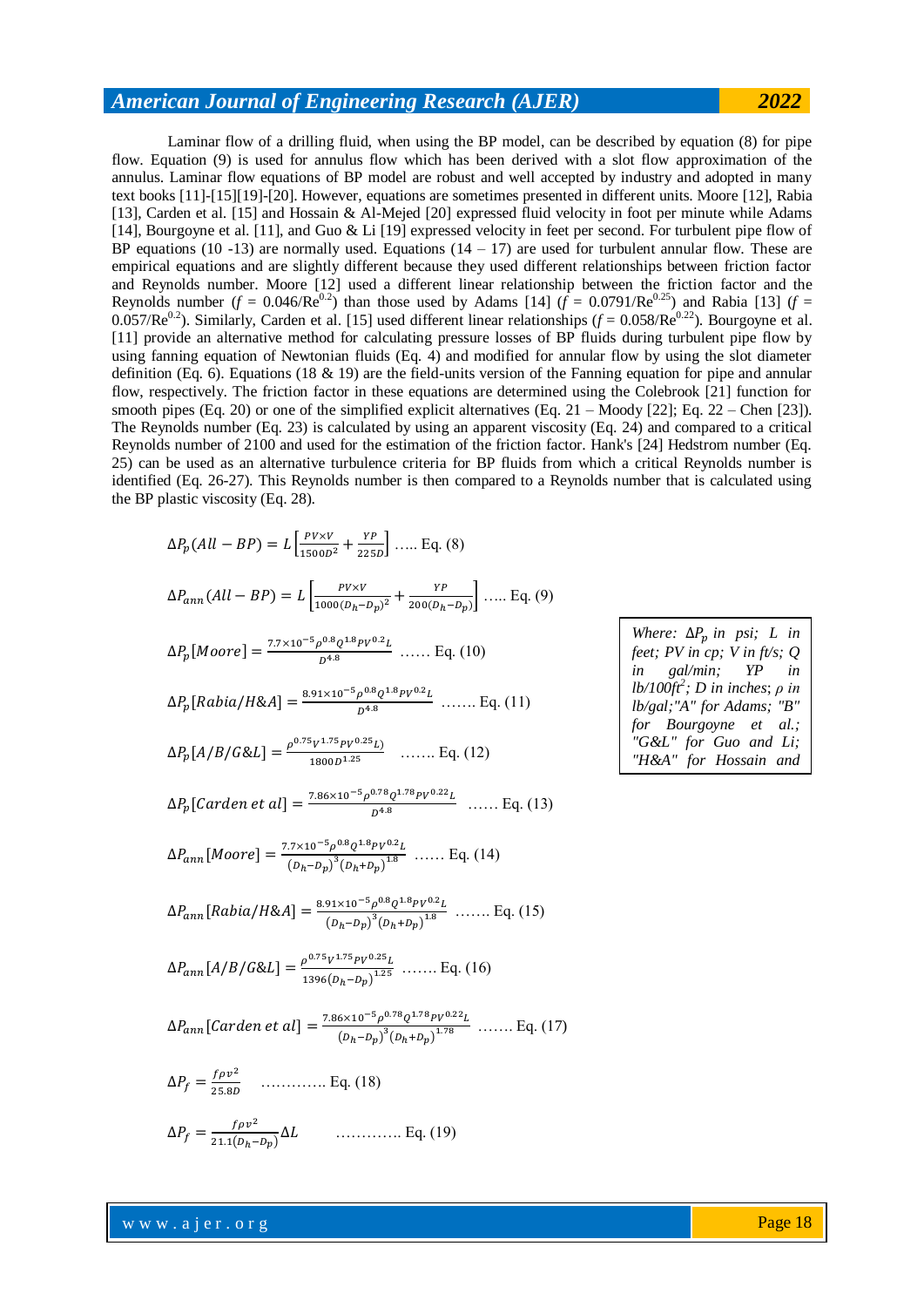$$
\frac{1}{\sqrt{f}} = -4\log\left[0.269\frac{\epsilon}{b} + \frac{1.255}{N_{Re}\sqrt{f}}\right] \dots \dots \text{ Eq. (20)}
$$
\n
$$
f_{t} - Moody = 0.001375\left[1 + \left(2 \times 10^{4} \frac{0.00001}{b} + \frac{10^{6}}{N_{Re}}\right)^{1/3}\right] \dots \dots \text{ Eq. (21)}
$$
\n
$$
f_{t} - Chen = \left[-4\log\left[\frac{\epsilon}{3.7065} - \frac{5.0452}{N_{Re}}\log\left[\frac{\epsilon^{1.1098}}{2.8257} + \left(\frac{7.149}{N_{Re}}\right)^{0.8981}]\right]\right]^{-2} \dots \dots \text{ Eq. (22)}
$$
\n
$$
N_{Re_{p}} = \frac{928\rho vD}{\mu_{a}}, \ N_{Re_{a}} = \frac{757\rho v(D_{h} - D_{p})}{\mu_{a}} \dots \dots \text{ Eq. (23)}
$$
\n
$$
\mu_{a} = PV + \frac{6.66\gamma P D}{v}; \ \mu_{a} = PV + \frac{5\gamma P(D_{h} - D_{p})}{v} \dots \dots \text{ Eq. (24)}
$$
\n
$$
N_{He} = \frac{37100\rho V P D^{2}}{\rho V^{2}}; \ N_{He} = \frac{37100\rho V P D^{2}_{slot}}{\rho V^{2}}; \dots \text{ Eq. (25)}
$$
\n
$$
For \ N_{He} < 10^{5}; \ N_{Rec} = 10^{3} \left[1 + \sqrt{1 + \frac{N_{He}}{3000}}\right] \dots \text{ Eq. (26)}
$$
\n
$$
For \ N_{He} > 10^{5}; \ N_{Rec} = 970 \left[1 + \sqrt{1 + \frac{N_{He}}{2700}}\right] \dots \text{ Eq. (27)}
$$
\n
$$
N_{Re_{p}} = \frac{928\rho vD}{\rho V}; \ N_{Re_{a}} = \frac{757\rho v(D_{h} - D_{p})}{\rho V} \dots \text{ Eq. (28)}
$$

#### **Turbulence Criteria**

In order to calculate frictional pressure loss, it must be determined if the flow regime is laminar or turbulent, this is done by calculating the Reynolds number. However, there is a discrepancy in researcher's opinion on the values of the critical Reynolds number that should be considered to delineate the threshold between laminar and turbulent regimes. Bourgoyne et al. [11] adopted alternative criteria for BP as presented in the previous section. Other researcher are confronting between  $N_{\text{Re}} = 2000$  and  $N_{\text{Re}} = 3000$ . It should be noted that the term critical velocity is used to define the single velocity at which the flow regime changes from laminar to turbulent (Eq. 29-32). This variable is derived from the Reynolds number equation ( $N_{\text{Re}} = \rho DV/\mu$ ) is the most important since all other members of the equation are considered constant. However, the equations are different according to the critical Reynolds number used, i.e. 2000 or 3000.

$$
V_C(f t/s)[N_{Rec} = 2000][BP - A] = \frac{1.08PV + 1.08/PV^2 + 12.3\rho D^2YP}{\rho D} \dots \dots \text{Eq. (29)}
$$
  
1.08PV + 1.08 $\sqrt{PV^2 + 9.26\rho D_e^2YP}$ 

$$
V_C (ft/s)[N_{Rec} = 2000][BP - A] = \frac{1}{\rho D_e} \dots [Eq. (30)]
$$

$$
V_c (ft/m)[N_{Rec} = 3000][R/H \& A] = \frac{97PV + 97\sqrt{PV^2 + 8.2\rho D^2 Y P}}{\rho D} \dots \text{Eq. (31)}
$$

$$
V_c (ft/m)[N_{Rec} = 3000][R/H \& A] = \frac{97PV + 97\sqrt{PV^2 + 6.2\rho D_e^2 Y P}}{\rho D_e}
$$
 ......(32)

*Where: D in inches*; *PV in cp; YP in lb/100ft<sup>2</sup> ; ρ in lb/gal; "R" stands for Rabia;"A" for Adams; "H&A" for Hossain & Al-Mejed*

#### **Friction Pressure Losses at Bit and Surface Connections**

$$
\Delta P_{SC} = 4.2 \times 10^{-5} \rho^{0.8} Q^{1.8} P V^{0.2} \dots
$$
 Eq. (33)

www.ajer.org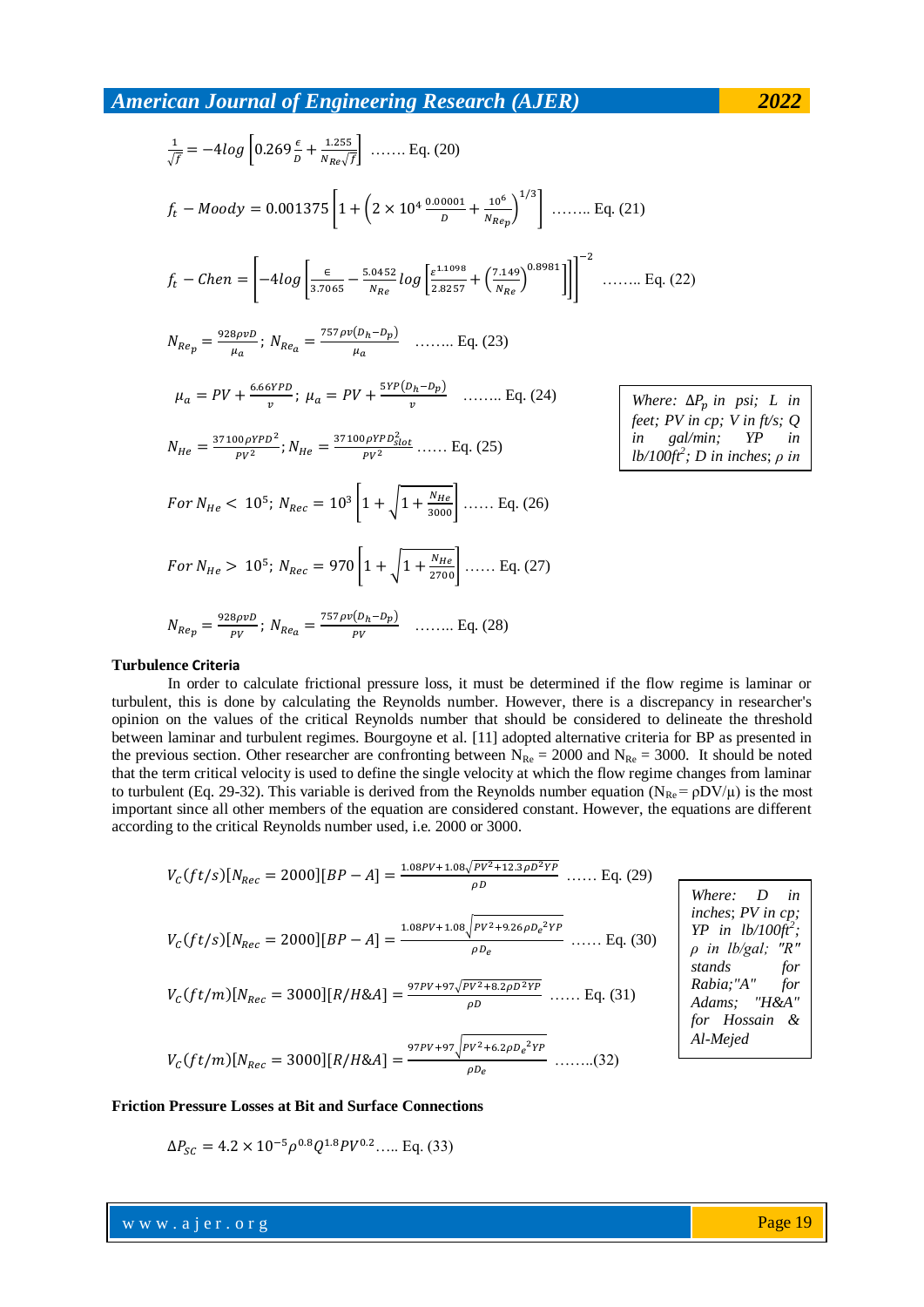$$
\Delta P_B = \frac{156Q^2}{\left[a_{n1}^2 + a_{n2}^2 + a_{n3}^2 + a_{n4}^2 + \ldots\right]^2} \quad \dots \quad \text{Eq. (34)}
$$

*Where:*  $\Delta P_{SC}$  *is pressure loss at surface connections in psi;*  $\Delta P_R$  *is pressure loss at bit in psi;*  $d_n$  *is nozzle diameter in 1/32 inches*; *PV in cp; ρ in lb/gal*

### **III. RESULT AND DISCUSSION**

We present in this section a method to simulate the drilling hydraulics using BP model while considering data from a two speed viscometer. Circulation pressure-losses are then calculated using different methods described earlier. A spread sheet Microsoft Excel program is developed to predict, flow regime, frictional pressure losses at different segments of circulation for BP. Generally, these methods have similarities and differences. The major difference are in defining the critical Reynolds number, the equivalent diameter and the friction factor applied for turbulent flow. Field data of Ashena et al. [5] are adopted for validation.

#### **Field Data**

Ashena et al. [5] provided a total of 15 case studies collected from seven wells, some of these cases have very similarities. For every case only PV and YP are available. All cases are in 8 1/2-in borehole; drillpipe outside diameter 5-in and inside diameter 4.276-in; drillcollar outside diameter 6 1/2-in and inside diameter 3-in. Borehole depth spans from 5810-ft to 11057-ft and the corresponding drillpipe length spans from 5315-ft to 10473-ft. Mud density ranges from 8.82 to 10.6 lb/gal with one exceptional mud weight (19.6 lb/gal). Plastic viscosities ranges from 5 cp to 32 cp with one exceptional PV (56 cp). Yield point ranges from 6 to 14 lb/100ft2 with one exceptional YP (19 lb/100ft2). Circulation rate spans from 238 gallon/min (gpm) to 490 gpm. Case no 2 and 3 are very similar except for borehole depth, accordingly we selected one of them. Similarly, case no 10 to 14 are identical except for borehole depth we therefore selected only one of them. Case no 1 is excluded because of presence of downhole motor. Finally, we consider a total of 8 cases from Ashena data these are: cases no 2, 4, 5, 6, 7, 8, 9, 10 and 15. The validation is based on using the average absolute percent error (AAPE) for every case and for all the cases as follows (Eq. 35-36).

$$
AAPE\% = \left| \frac{SPP_{measured} - \Delta P_{predicted}}{SPP_{measured}} \right| \times 100 \quad \dots \text{ Eq. (35)}
$$
\n
$$
AAPE_T\% = \left[ 1/N \sum \left| \frac{SPP_{measured} - \Delta P_{predicted}}{SPP_{measured}} \right| \right] \times 100 \quad \dots \text{ Eq. (36)}
$$

## **Stand Pipe Pressure Predictions**

# **(1) AAPE Comparisons of Different Methods**

Calculations of stand pipe pressure (SPP) for BP fluids are estimated for every part of the circulatory system. All methods provide similar predictions for surface equipment, bit losses and whenever the flow regime is laminar. The only difference is for turbulent flow predictions. AAPEs for each method and for the cases examined are shown in Fig. 1. It is clear that Moore [12] and Carden et al. [15] methods give the worst predictions for all the cases studied except for case 6. This case is considered as a possible miss measured SPP. The other methods gave similar predictions with the method modified by Ashena et al. [5] giving slightly improved predictions.

#### **(2) Flow Regime Comparisons**

All methods are in harmony while predicting the flow regime for the cases no 2, 4, 7, 8 and 12. Conflictions in flow regime predictions appeared for the cases no 5, 6, 9 and 15. For case no 5 and 15 Adams [14] and Carden et al. [15] methods predict turbulent flow in annulus opposite drillpipe/hole and drillcollar/hole, respectively while the other methods predict laminar flow. For case no 6 and 9 Adams [14], Carden et al. [15] and Bourgoyne et al. [11] predict turbulent flow inside drillpipe while Rabia [13] and Moore [12] methods predict laminar flow. This can be explained by the different critical Reynolds number adopted by each method. As has been shown previously, Adams and Carden et al. prefer using critical velocity equations that are based on a critical Reynolds number of 2000. Similarly, Bourgoyne et al. adopted the Hedstrom number criteria. Rabia and Moore adopted critical velocity equations that are based on 3000 critical Reynolds number. This mean that Rabia and Moore methods will predict laminar flow earlier than other methods. Bourgyone et al. adopted two different turbulence criteria, one is based on Hedstrom number and the other calculated Reynolds number from apparent viscosity and is compared to critical Reynolds number of 2100. This results in different SPP predictions. As has been mentioned before, all methods give similar predictions for surface equipment, bit losses and laminar flow while differ in turbulent flow estimations. Therefore, different flow regimes will result in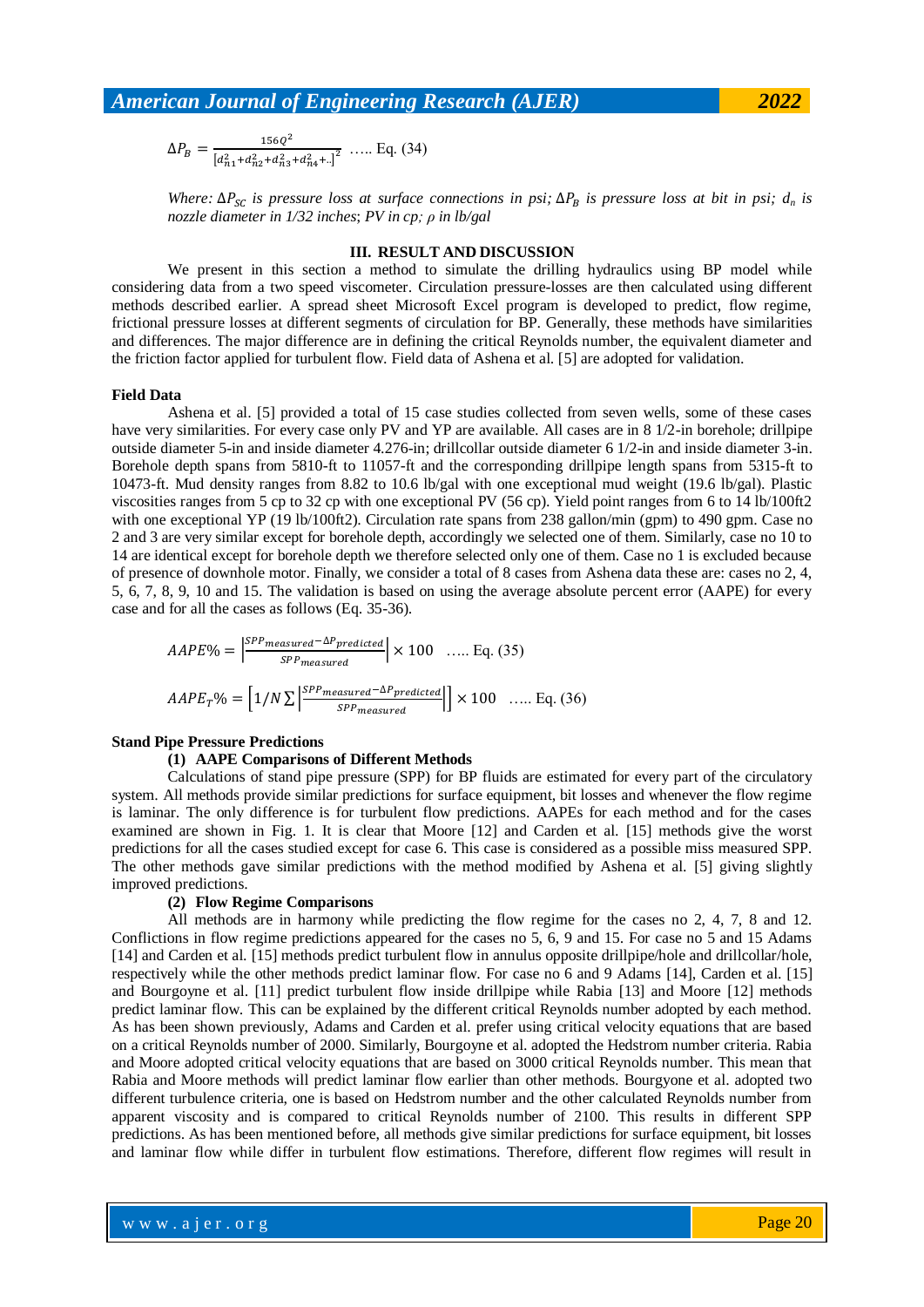different SPP predictions. It becomes awesome however, to isolate the effect of different flow regime for the purpose of evaluating the predictability power of the methods.



**Fig.1. AAPE Comparison of Different Methods**

### **(3) Turbulent-Flow Friction Factor Comparisons**

To isolate the effect of flow regime and equivalent diameter from the effect of turbulent friction factor we unified the critical Reynolds number and the equivalent diameter for all the methods. Bourgoyne et al. turbulence criterion based on Reynolds number calculated from the apparent viscosity and compared to a critical Reynolds number of 2100 is selected instead of Hedstrom number. We then unified the critical Reynolds number by using a critical Reynolds number of 2000, 2500 and 3000. The hydraulic equivalent diameter is adopted for all methods. The total average AAPE are then plotted for each critical Reynolds number (Fig. 2). All methods are in harmony regarding flow regime predictions. It clear from Fig. 2, that Moore and Carden et al. showed the lowest performance with high total average error for all the cases under consideration. All the other methods have similar performance. These methods differ in turbulent flow pressure loss predictions. Moore used a different linear relationship between the friction factor and the Reynolds number ( $f = 0.046$ /Re<sup>0.2</sup>) than those used by Adams, Bourgoyne et al.  $(f = 0.0791/Re^{0.25})$  and Rabia  $(f = 0.057/Re^{0.2})$ . Similarly, Carden et al. used different linear relationships  $(f=0.058/Re^{0.22})$ . Moore and Carden et al. methods underestimate measured SPP for all cases. Generally, the other methods underestimate SPP for cases no 2, 5, 8, 12 and 15 meanwhile overestimate SPP for cases no 4, 7 and 9. Both trends have been reached at in previous studies. BP model have been reported by Rostami [9] to overestimate drilling fluid pressure losses. On the other hand, Ashena et al. [5] reported that BP under-estimates frictional pressure losses.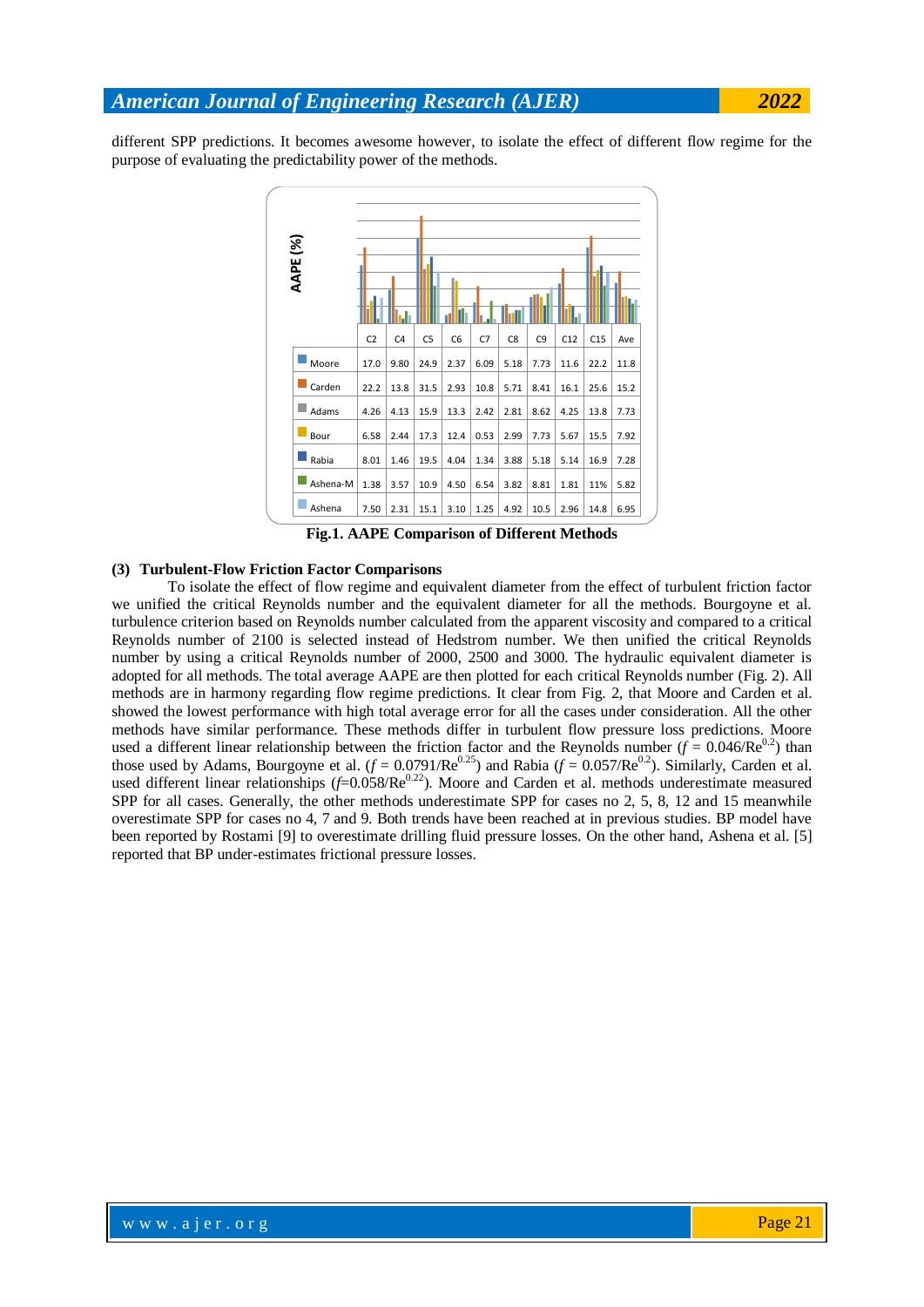

Fig. 2. Average AAPE Comparison at different N<sub>REC</sub>

#### **(4) Improving PB Predictions**

To improve PB predictions, we select Bourgoyne method for further analysis. It has been shown that the turbulent flow predictions are responsible for lower performance of previous methods particularly the friction factor term. The friction factor term is a function of the Reynolds number. The Blasius equations includes a term for the Reynolds number. The Reynolds number is a function of effective viscosity. In turbulent flow, it is assumed that the effective viscosity is equal to the plastic viscosity divided by 3.2 [11]-[14]. Therefore, we suggested different methods for estimating the effective viscosity and hence the Reynolds number and the friction factor. These are (1) using the apparent viscosity (Eq. 24), the effective viscosity (Eq. 37-38) and the plastic viscosity to calculate the Reynolds number; (2) using the Moody (Eq. 21) and Chen (Eq. 22) approximations for Colebrook correlation; (3) using two different equivalent diameter (hydraulic (Eq. 5) and slot (Eq. 6), (4) using two critical Reynolds number (2000 & 3000). SPP predictions and AAPE have calculated however, the result have shown very poor predictions.

$$
\mu_{eff} = \frac{\tau_s \times 100}{\gamma}; \ \tau_s = YP \times 4.79 + \frac{PV\gamma}{100}; \quad \dots \dots \text{ Eq. (37)}
$$

$$
\gamma_{pipe} = \frac{96\nu}{D} + 159.7 \frac{YP}{PV}; \ \gamma_{ann} = \frac{144\nu}{(D_h - D_p)} + 239.5 \frac{YP}{PV} \quad \dots \dots \text{ Eq. (38)}
$$

*Where: μ is effective viscosity in cp; τ<sub><i>s*</sub> is shear stress in dyne/cm<sup>2</sup>; γ is shear rate in s<sup>-1</sup>; PV is BP plastic *viscosity in cp; V is average velocity in ft/s; YP is the BP yield point in lb/100ft<sup>2</sup> ; D in inches*

The next step was to use the Blasius equation  $(f = 0.0791/Re^{0.25})$  to estimate the friction factor while using the previously proposed viscosities in estimating the Reynolds number. The hydraulic diameter definition has been used to represent the annular flow. Fig. 3 show the results for a critical Reynolds number of 2000 and 3000. As shown in figures, improvements in SPP predictions are possible using the Blasius equation and the effective viscosity. Total AAPE of nearly 7% have been achieved for both critical Reynolds number. These values are slightly better than the values predicted by Bourgyone et al.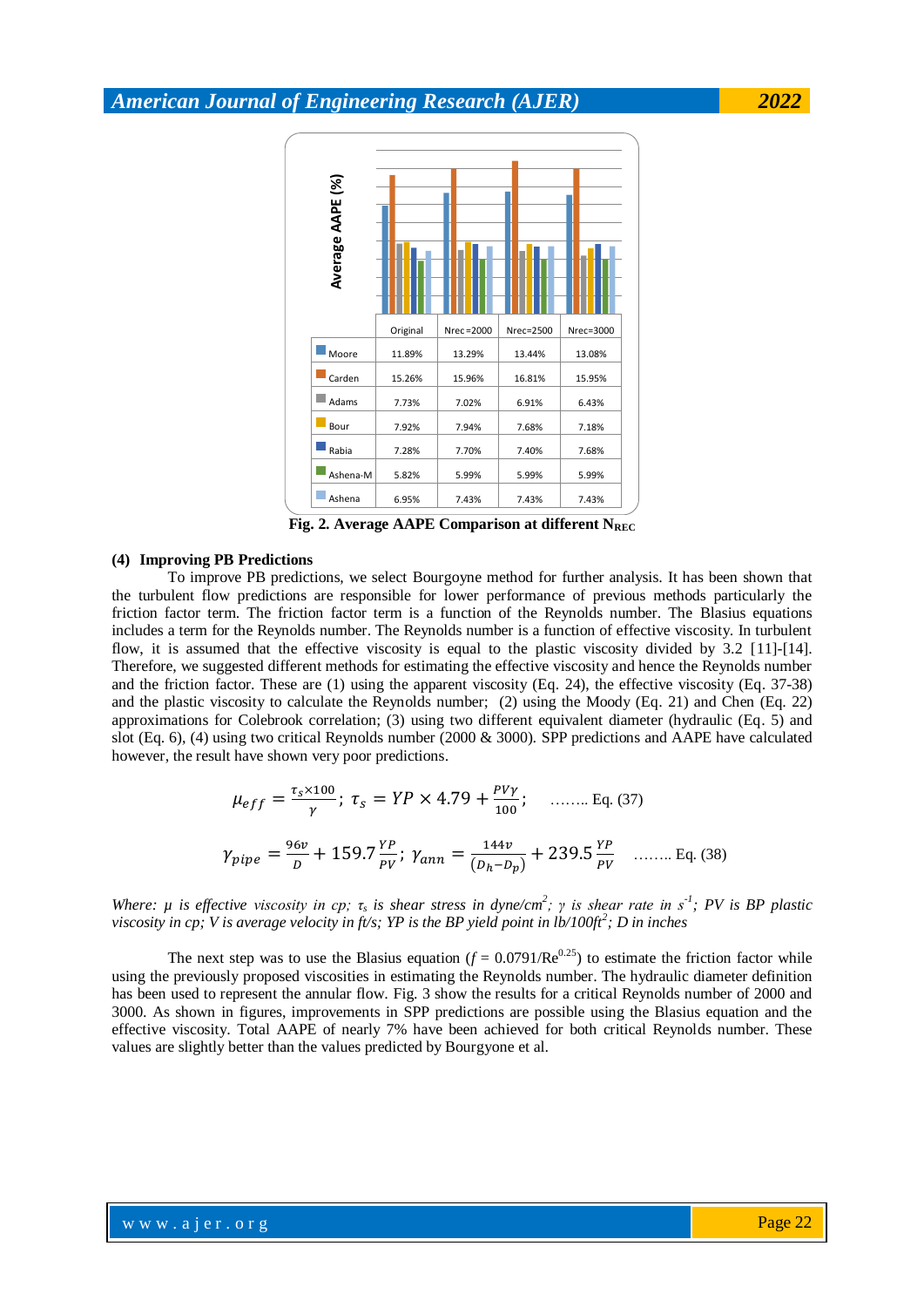

**Fig. 3.** AAPE Comparisons of using  $N_{REC} = 2000$ 

Finally, coefficients of the Blasius equation have been regenerated while using the effective viscosity to calculate the Reynolds number. Fig. 4 shows the results for a critical Reynolds number of 2000 and 3000. As shown in figures, further improvements in SPP predictions are possible using the modified Blasius equation and the effective viscosity. Total AAPE of nearly 6% have been achieved for both critical Reynolds number. These values are comparable to those obtained by the Ashena et al. method if not better. It should be noted that the AAPE values could be reduced further if we neglect case no 5 and 15 as these give marginal values for all methods. This could be seen clearly in Fig. 5 AAPE values that are better than those obtained by Ashena et al. and Bourgoyne et al. have been achieved.



**Fig. 4. AAPE Comparisons – modified Blasius equation**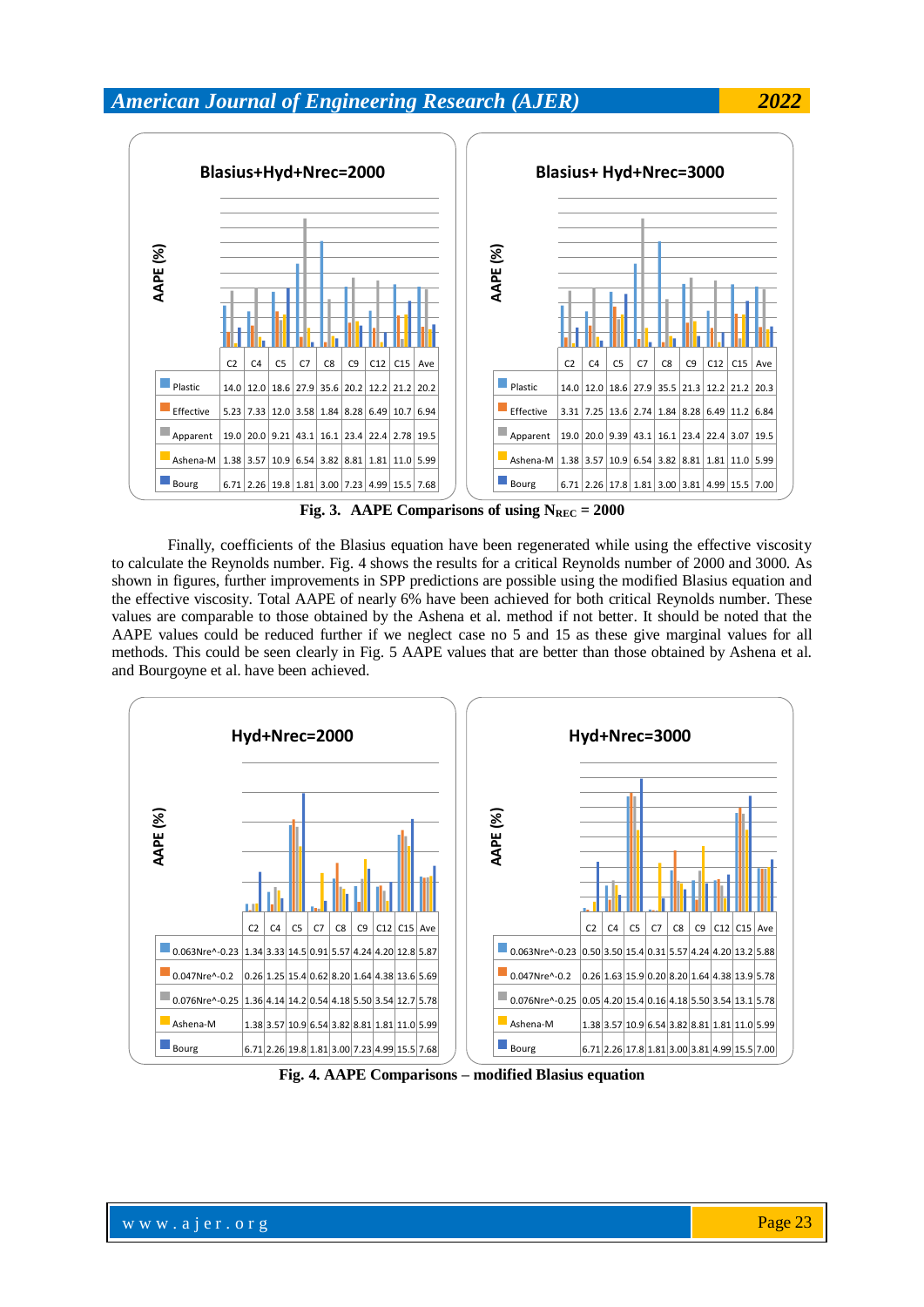

**Fig. 5. AAPE Comparisons – modified Blasius equation**

### **IV. CONCLUSION**

Bingham Plastic model has been investigated to improve their ability to predict SPP with sufficient accuracy using the conventional pressure loss methods. The following conclusions are drawn from this study:

1. The investigated methods agree in predicting laminar pressure losses and differ in predicting turbulent pressure losses. Several dissimilarities of methods are responsible for different pressure loss predictions such as different turbulence criteria, equivalent diameter and turbulent friction factor.

2. Moore and Carden et al. methods poorly predict SPP mainly because of unsuitable coefficients of the Blasius equation used to estimate turbulent friction factor.

3. Very poor SPP predictions were obtained when Moody and Chen correlations were used to estimate the turbulent friction factor. No sensible differences were found when using apparent and effective viscosity to calculate the Reynolds number. Similarly, hydraulic and slot equivalent diameter give similar results so do the different critical Reynolds numbers.

4. Improved pressure loss predictions were possible by calculating Reynolds number using effective viscosity, using the Blasius correlation for estimating friction factor and using the hydraulic diameter definition.

5. It was shown that turbulent friction factor can better be estimated using a modified Blasius equation and a Reynolds number estimated from an effective viscosity. Total average absolute percentage errors between 3 - 5% have been obtained.

#### **REFERENCES**

- [1]. Ayeni, K. and Osisanya, S.O.: Evaluation of Commonly Used Fluid Rheological Models Using Developed Drilling Hydraulics Simulator. Paper presented at the Petroleum Society's  $5<sup>th</sup>$  Canadian International Petroleum Conference  $(55<sup>th</sup>$  Annual Technical Meeting), Calgary, Alberta, Canada, June 8 -10 (2004).
- [2]. Merlo, A., Maglione, R., and Piatti, C.: An Innovative Model for Drilling Fluid Hydraulics. Paper SPE 29259 presented at 1995 SPE Oil and Gas Conference, Kuala Lumpur, 20-22 March (1995). DOI: 10. 2118/29259-MS.
- [3]. Tian, S and Medly, G.H.: Re-Evaluating Hole Cleaning in Underbalanced Drilling Applications. IADC Underbalanced Drilling Conference and Exhibition, Aug. 28-29, Houston, Texas (2000).
- [4]. Muherei, M.A. and Basaleh, S.S.: True Power Law Drilling Fluid Model: Effect of Its Rheological Parameters on Static Particle Settling Velocity. International Research Journal of Engineering and Technology (IRJET), 3(1), 77-88 (2016).
- [5]. Ashena, R., Hekmatinia, A., Ghalambor, A., Aadnoy, B., Enget, C. and Rasouli, V.: Improving Drilling Hydraulics Estimations A Case Study. Journal of Petroleum Exploration and Production Technology 11:2763-2776 (2021). DOI: 10.1007/s13202-021-01203- 4.
- [6]. Chowdhury, D., Skalle, P. and Rahman, M.M.: Prediction of Stand Pipe Pressure Using Conventional Approach. Chemical Engineering Research Bulletin 13, 7-11 (2009).
- [7]. Rahman, K.M.: Analysis of Drilling Fluid Rheology and Pressure Drop Modelling to Improve Drilling Efficiency. M.Sc. thesis, University of Calgary (2018).
- [8]. Ochoa, M.V.: Analysis of Drilling Fluids Rheology and Tool Joint Effect to Reduce Errors in Hydraulics Calculations. PhD dissertation, Texas A&M U., College Station, Texas (2006).
- [9]. Rostami, A.: Prediction and Evaluation of Annular Pressure in Horizontal Directional Drilling. PhD Dissertation, University of Alberta (2017).
- [10]. Jeong, Y. and Shah, S.: Analysis of Tool Joint Effects for Accurate Friction Pressure Loss Calculations. Paper SPE 87182, presented at the IADC/SPE Drilling Conference, Dallas, Texas, 2-4 March (2004). DOI: 10.2118/87182-MS.

www.ajer.org